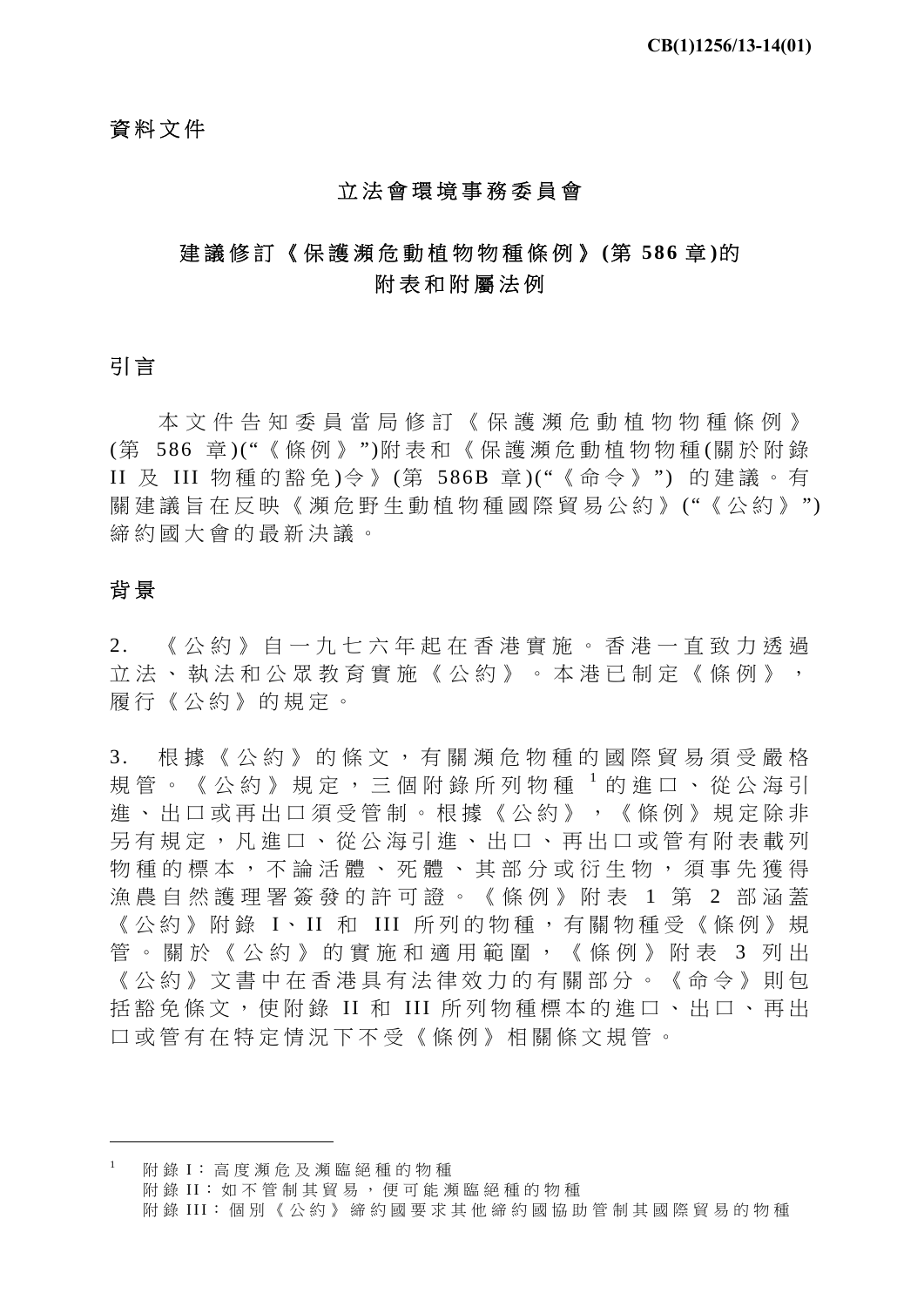## 修訂建議

4. 《公約》第十六屆締約國大會於二零一三年三月在泰國曼谷 舉行, 其間締約國檢討並修訂了《公約》附錄 I 和 II 所列瀕危物 種的清單 <sup>2</sup> 和部分註釋註腳 (詳 見 附 件 **1**)。我們需要在《條例》 附表 1 推行相應修訂,以在本地法例反映。我們亦會藉此機會將 上次《條例》修訂後加入《公約》附錄 III 的若干分類單元, 反映於《條例》附表 1,以及將第十六屆締約國大會上由附錄 III 轉入附錄 II 的分類單元,從附表中刪除(見**附件 2**)。

5. 在《公約》第十六屆締約國 大會上,締約國亦修訂與 《公約》的實施和適用範圍相關的幾項決議,包括若干屬個人和 家庭財產的瀕危物種獲豁免許可證規定 <sup>3</sup>。為反映上述改變, 我 們建議修訂《條例》附表 3 及《命令》。

## 諮 詢

6. 我們在二零一三年五月就修例建議徵詢保護瀕危物種聯絡 小組的意見,同年八月徵詢保護稀有動植物諮詢委員會的意見, 兩個組織的成員均支持有關建議。

7. 在二零一三年年初《公約》第十六屆締約國大會召開前, 我們亦就可能列入《公約》附錄的物種諮詢相關貿易商。他們明 白須按照《公約》施加管制,因此並不反對上述可能實施的新管 制 。

### 未來路向

1

8. 請委員備悉《條例》附表及《命令》的修訂建議。我們預計 於二零一四年第二季按先訂立後審議的程序向立法會提交附屬法

獲得通過的修訂事項包括:

a) 在附錄 I 刪除七個分類單元 (物種或物種群 ):

b) 在附錄 II 刪除十個分類單元;

c) 將四個分類單元由附錄 I 轉入附錄 I I;

d) 將六個分類單元由附錄 I I 轉入附錄 I;以及

e) 在附錄 I I 加 入 4 6 個分類單元 (包括由附錄 III 轉入附錄 I I 的單元 )。

<sup>3</sup> 附 錄 II 或 III 載列的瀕危物種標本如由個人擁有作非商業用途,則在進口、出口或 再出口時可獲豁免許可證規定,但須受若干條件限制,例如數量限制。其中一項修 訂是新加入"沉香及擬沉香所有種的標本"的類別,作為受數量限制可獲豁免的個 人和家庭財產。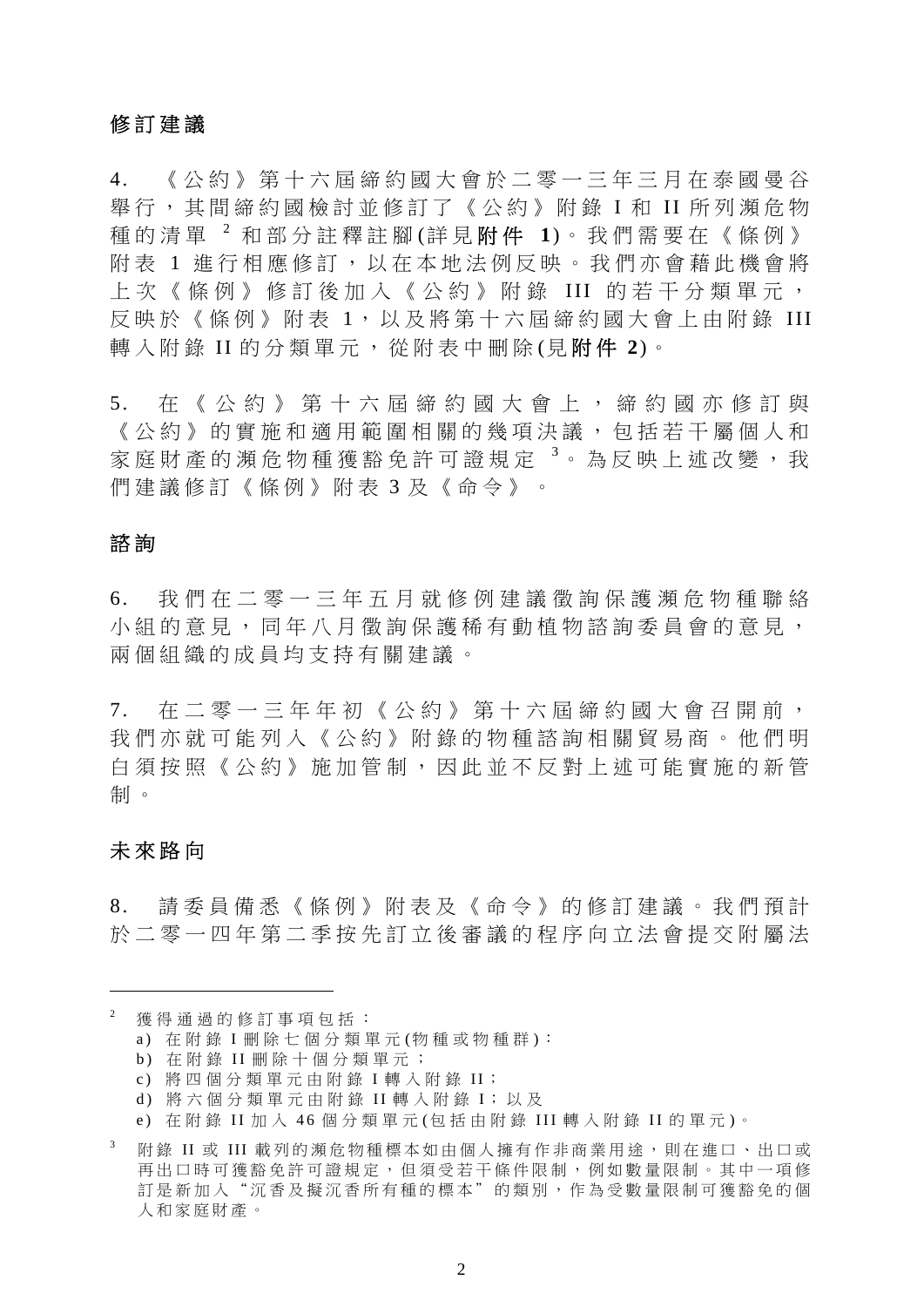例。為配合一些新列物種受國際管制的施行日期,修訂《條例》 附表及《命令》相關部分的生 效日期訂於二零一四年九月十四 日 。

# 環境保護署

二零一四年四月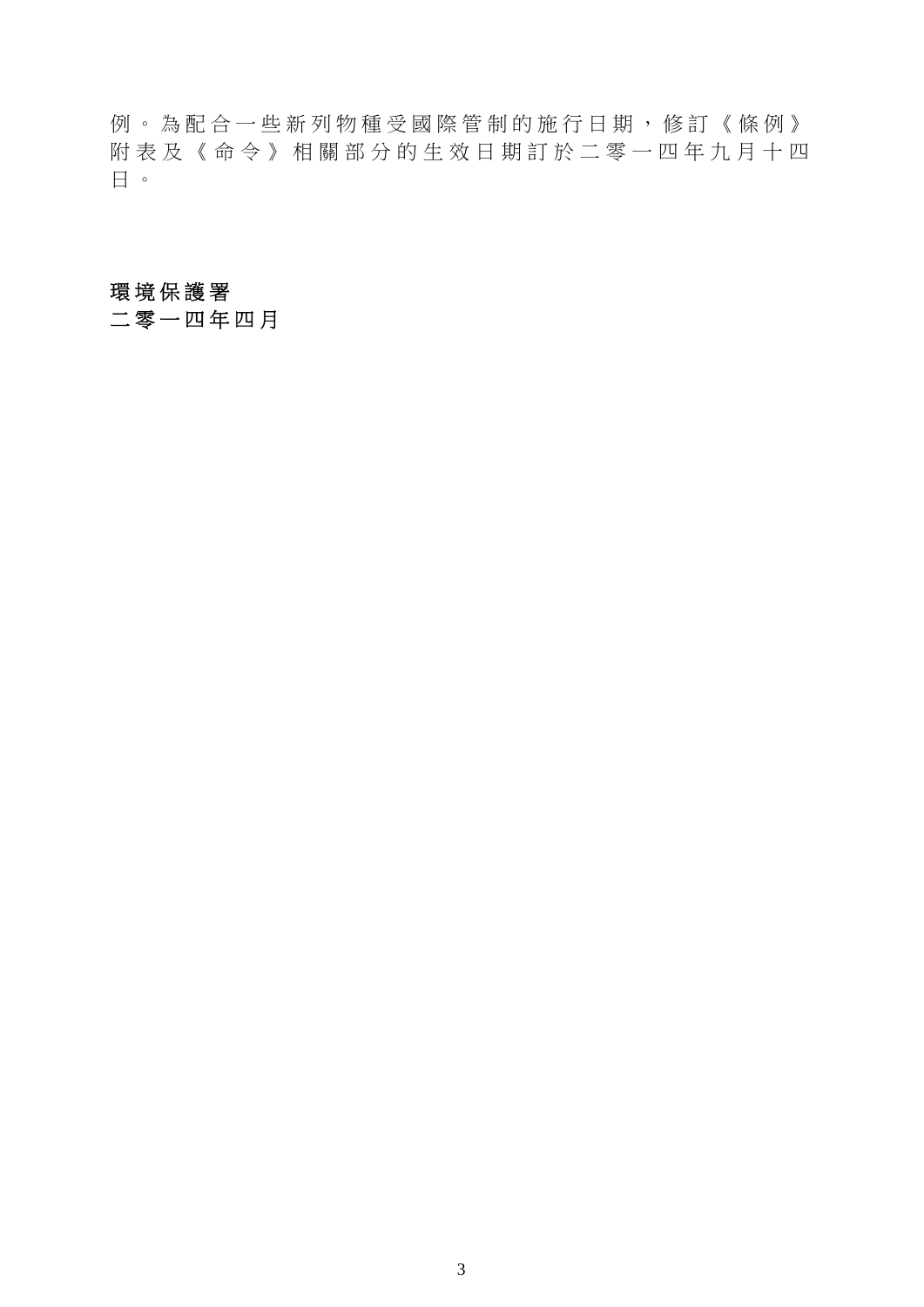# **Amendments to Appendices I and II of CITES Adopted at CoP16**  獲第 **16** 屆締約國大會通過的《公約》附錄 **I** 及 **II** 修訂**<sup>4</sup>**

| A. Deletion from Appendix I 從附錄 I 中刪除 |                                            |  |
|---------------------------------------|--------------------------------------------|--|
| <b>Species 物種</b>                     | Common Name (for reference only) 俗稱 (只供參考) |  |
| Thylacinus cynocephalus               | Tasmanian tiger 袋狼                         |  |
| Onychogalea lunata                    | Crescent nailtail wallaby 新月甲尾袋鼠           |  |
| Caloprymnus campestris                | Buff-nosed rat-kangaroo 荒漠袋鼠               |  |
| Chaeropus ecaudatus                   | Pig-footed bandicoot 豚足袋狸                  |  |
| Macrotis leucura                      | Lesser bilby 小兔耳袋狸                         |  |
| Lophura imperialis                    | Imperial pheasant 皇鷳                       |  |
| Campephilus imperialis                | Imperial woodpecker 帝啄木鳥                   |  |

| <b>B. Deletion from Appendix II 從附錄 II 中刪除</b> |                                            |  |  |
|------------------------------------------------|--------------------------------------------|--|--|
| <b>Species 物種</b>                              | Common Name (for reference only) 俗稱 (只供參考) |  |  |
| Pteropus brunneus                              | Dusky flying-fox 棕狐蝠                       |  |  |
| Caracara lutosa                                | Guadalupe caracara 瓜達盧普卡拉鷹                 |  |  |
| Sceloglaux albifacies                          | Laughing owl 白面鴞                           |  |  |
| Rheobatrachus silus                            | Conondale gastric-brooding frog 南龜蟾        |  |  |
| Rheobatrachus vitellinus                       | Eungella gastric-brooding frog 北龜蟾         |  |  |
| Tillandsia kautskyi                            | Kautsky's tillandsia 考氏老人鬚                 |  |  |
| Tillandsia sprengeliana                        | Sprengei's tillandsia 斯氏老人鬚                |  |  |
| Tillandsia sucrei                              | Saure tillandsia 蘇氏老人鬚                     |  |  |
| Dudleya stolonifera                            | Laguna beach liveforever 匍枝粉葉草             |  |  |
| Dudleya traskiae                               | Santa Barbara Island liveforever 特氏粉葉草     |  |  |

| C. Transfer from Appendix I to Appendix II 由附錄 I 轉入附錄 II |                                            |  |  |
|----------------------------------------------------------|--------------------------------------------|--|--|
| <b>Species 物種</b>                                        | Common Name (for reference only) 俗稱 (只供參考) |  |  |
| Rupicapra pyrenaica ornata                               | Abruzzo chamois 巖羚羊阿布魯左亞種                  |  |  |
| Vicugna vicugna                                          | Vicugna 小羊駝                                |  |  |

# <sup>4</sup> **Remarks** 附註

1

<sup>#</sup> All species names and annotations and footnotes therein are for reference only, and shall be subject to the final version as shown in the legislation tabled at LegCo.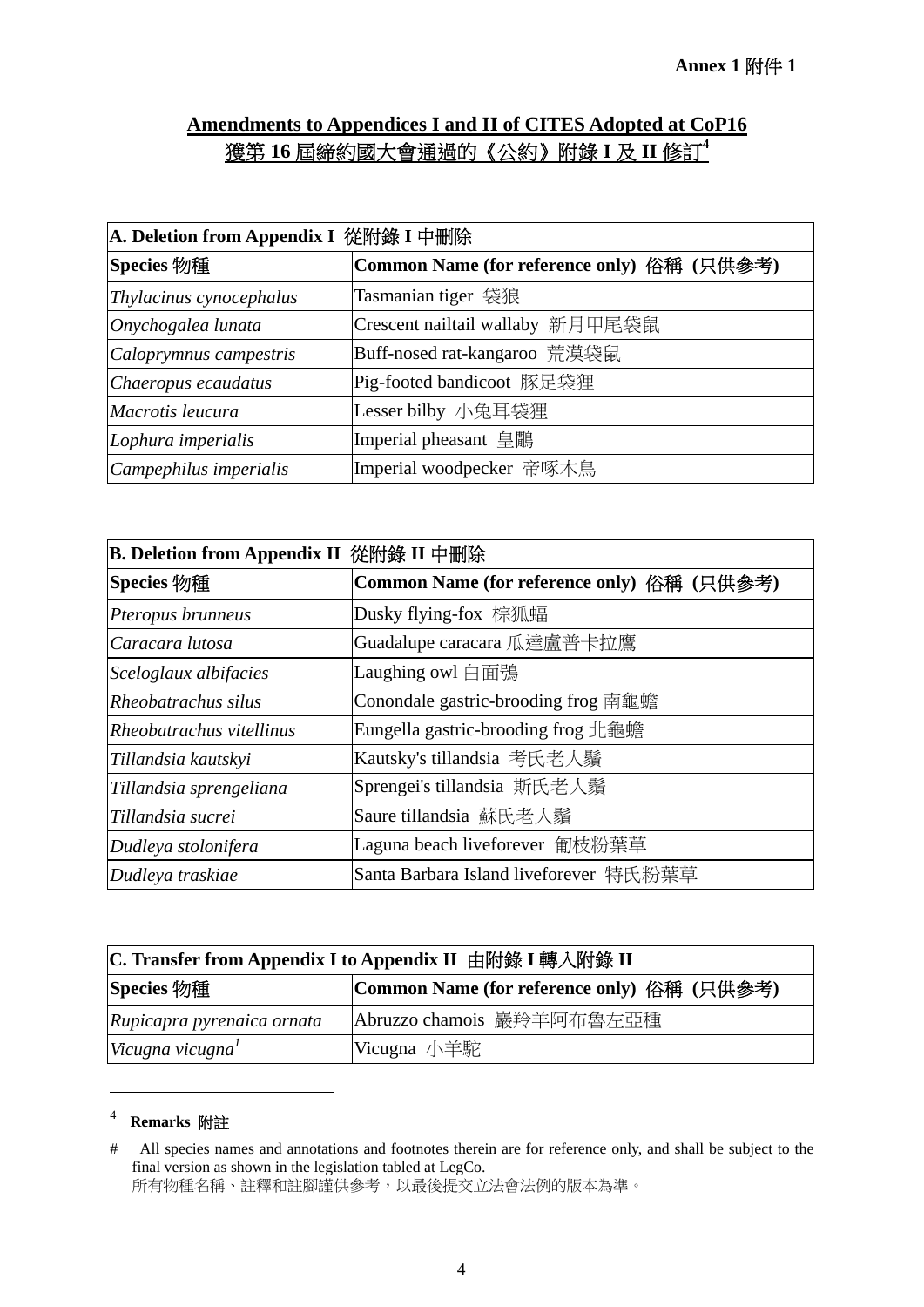|                  | Tympanuchus cupido attwateri   Attwater's prairie-chicken 草原榛雞阿特沃特亞種 |
|------------------|----------------------------------------------------------------------|
| Papilio hospiton | Corsican swallowtail 科西嘉鳳蝶                                           |

#### **Remarks** 備註

1. Population of Ecuador with the following annotation: For the exclusive purpose of allowing international trade in wool sheared from live vicuñas and in cloth and items made thereof, including luxury handicrafts and knitted articles. The reverse side of the cloth must bear the logotype adopted by the range States of the species, which are signatories to the *Convenio para la Conservación y Manejo de la Vicuña*, and the selvages the words "VICUÑA ECUADOR". Other products must bear a label including the logotype and the designation "VICUÑA ECUADOR-ARTESANÍA". All other specimens shall be deemed to be specimens of species included in Appendix I and the trade in them shall be regulated accordingly.

厄瓜多爾種群並有以下註釋:僅允許剪自活體小羊駝的羊毛及以該等羊毛製成的布和物品,包括名 貴手工藝品及編織品的國際貿易。該等布的反面須附有屬《小羊駝保護公約》締約國的該物種的分 布國所採納的標誌以及"VICUÑA ECUADOR"字樣的布邊。其他產品須有包括上述標誌和指定的 "VICUÑA ECUADOR-ARTESANÍA"字樣的標籤。所有其他標本須當作為列入附錄 I 的物種的標 本,而該類標本的貿易須據此受規管。

| D. Transfer from Appendix II to Appendix I 由附錄 II 轉入附錄 I |                                                   |  |  |
|----------------------------------------------------------|---------------------------------------------------|--|--|
| <b>Species 物種</b>                                        | Common Name (for reference only) 俗稱 (只供參考)        |  |  |
| Trichechus senegalensis                                  | African manatee, West African manatee 非洲海牛        |  |  |
| Platysternidae spp.                                      | Big-headed turtle 平胸龜科所有種                         |  |  |
| Geochelone platynota                                     | Burmese starred tortoise 缅甸星龜                     |  |  |
| Chitra chitra                                            | Southern Asian narrow-headed softshell turtle 小頭鱉 |  |  |
| Chitra vandijki                                          | Burmese narrow-headed softshell turtle 缅甸小頭鱉      |  |  |
| Pristis microdon                                         | Freshwater sawfish, Greattooth sawfish 小齒鋸鰩       |  |  |

| E. Inclusion in Appendix II 列入附錄 II |                                            |  |  |
|-------------------------------------|--------------------------------------------|--|--|
| Species 物種                          | Common Name (for reference only) 俗稱 (只供參考) |  |  |
| *Naultinus spp.                     | New Zealand tree geckos 新西蘭壁虎屬所有種          |  |  |
| Trimeresurus mangshanensis          | Mangshan pit-viper 莽山烙鐵頭                   |  |  |
| Clemmys guttata                     | Spotted turtle 斑點水龜                        |  |  |
| Emydoidea blandingii                | Blanding's turtle 布氏擬龜                     |  |  |
| Malaclemys terrapin                 | Diamondback terrapin 鑽紋龜                   |  |  |
| Cyclemys spp.                       | Leaf turtle 攝龜屬所有種                         |  |  |
| Geoemyda japonica                   | Ryukyu black-breasted leaf turtle 日本地龜     |  |  |
| <i>*Geoemyda spengleri</i>          | Black-breasted leaf turtle 地龜、黑胸葉龜         |  |  |
| Hardella thurjii                    | Crowned river turtle 冠背草龜                  |  |  |
| Mauremys japonica                   | Japanese pond turtle 日本擬水龜                 |  |  |
| *Mauremys nigricans                 | Red-necked pond turtle 黑頸烏龜                |  |  |
| Melanochelys trijuga                | Indian black turtle 黑山龜                    |  |  |
| Morenia petersi                     | Indian eyed turtle 印度沼龜                    |  |  |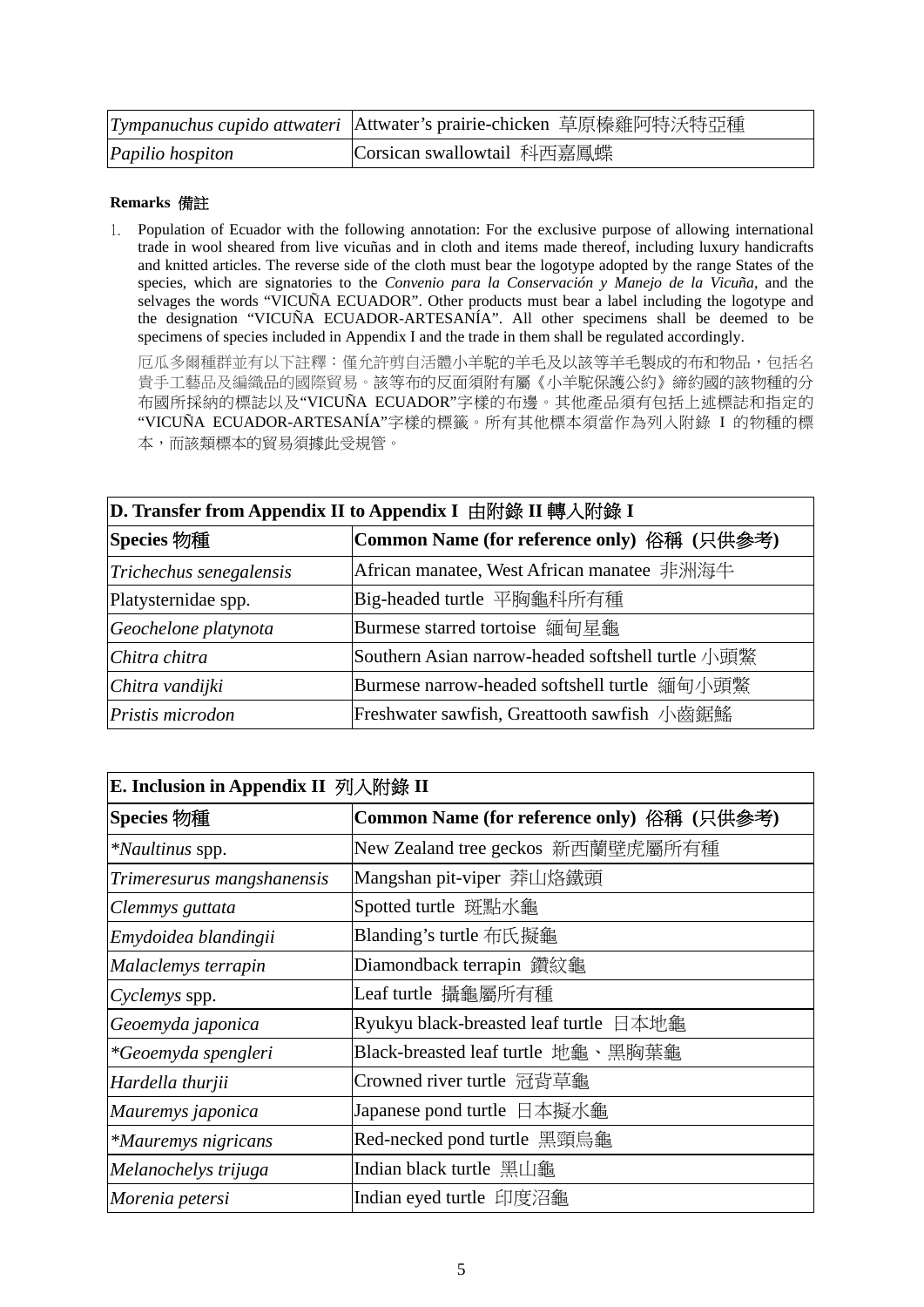| <i>*Sacalia bealei</i>                    | Beal's eyed turtle 眼斑水龜               |  |  |
|-------------------------------------------|---------------------------------------|--|--|
| *Sacalia quadriocellata                   | Four-eyed turtle 四眼斑水龜                |  |  |
| Vijayachelys silvatica                    | Cochin forest cane turtle 蔗林龜         |  |  |
| Dogania subplana                          | Malayan soft-shelled turtle 馬來鱉       |  |  |
| Nilssonia formosa                         | Burmese peacock softshell 孔雀鱉         |  |  |
| Nilssonia leithii                         | Leith's softshell turtle 萊氏鱉          |  |  |
| *Palea steindachneri                      | Wattle-necked softshell turtle 山瑞鱉    |  |  |
| *Pelodiscus axenaria                      | Hunan softshell turtle 砂鱉             |  |  |
| *Pelodiscus maackii                       | Northern Chinese softshell turtle 東北鱉 |  |  |
| *Pelodiscus parviformis                   | Lesser Chinese softshell turtle 小鱉    |  |  |
| *Rafetus swinhoei                         | Yangtze softshell turtle 斯氏鱉、斑鱉       |  |  |
| Epipedobates machalilla                   | Machalilla poison dart frog 馬查利亞毒箭蛙   |  |  |
| Carcharhinus longimanus <sup>1</sup>      | Oceanic whitetip shark 長鰭真鯊           |  |  |
| †Sphyrna lewini <sup>1</sup>              | Scalloped hammerhead shark 路氏雙髻鯊      |  |  |
| Sphyrna mokarran <sup>1</sup>             | Great hammerhead shark 無溝雙髻鯊          |  |  |
| Sphyrna zygaena <sup>1</sup>              | Smooth hammerhead shark 錘頭雙髻鯊         |  |  |
| $\dagger$ Lamna nasus <sup>1</sup>        | Porbeagle shark 鼠鯊                    |  |  |
| <i>Manta</i> spp. $^1$                    | Manta rays 前口蝠鱝屬所有種                   |  |  |
| Yucca queretaroensis                      | Queretaro yucca 克雷塔羅絲蘭                |  |  |
| Operculicarya decaryi                     | Jabihy, Elephant tree 德氏漆             |  |  |
| Diospyros spp. $^{2}$                     | Malagasy ebony 柿屬所有種                  |  |  |
| Dalbergia cochinchinensis $3$             | Thailand rosewood 交趾黃檀                |  |  |
| Dalbergia granadillo <sup>4</sup>         | Granadillo rosewood 中美洲黃檀             |  |  |
| <i>*Dalbergia retusa<sup>4</sup></i>      | Black rosewood (Cocobolo) 微凹黃檀        |  |  |
| <i>*Dalbergia stevensonii<sup>4</sup></i> | Honduras rosewood 伯利兹黃檀               |  |  |
| Dalbergia spp. $2$                        | Malagasy rosewood 黃檀屬所有種              |  |  |
| Senna meridionalis                        | Taraby 南方蘇木                           |  |  |
| Adenia firingalavensis                    | Bottle liana 紫紅葉蒴蓮                    |  |  |
| Adenia subsessilifolia                    | Katakata 小葉蒴蓮                         |  |  |
| Uncarina grandidieri                      | Uncarina 黃花豔桐                         |  |  |
| Uncarina stellulifera                     | Uncarina 粉花豔桐                         |  |  |
| Osyris lanceolata <sup>5</sup>            | East African sandalwood 非洲沙針          |  |  |
| Cyphostemma laza                          | Laza拉扎葡萄甕                             |  |  |

#### **Remarks** 附註

- \* Species already listed in CITES Appendix III and transferred to II 已列入《公約》附錄III而轉入附錄II 的物種
- † Species already listed in CITES Appendix III but has not been included in the current Cap. 586 已列入《公約》附錄 III 但未列入第 586 章的物種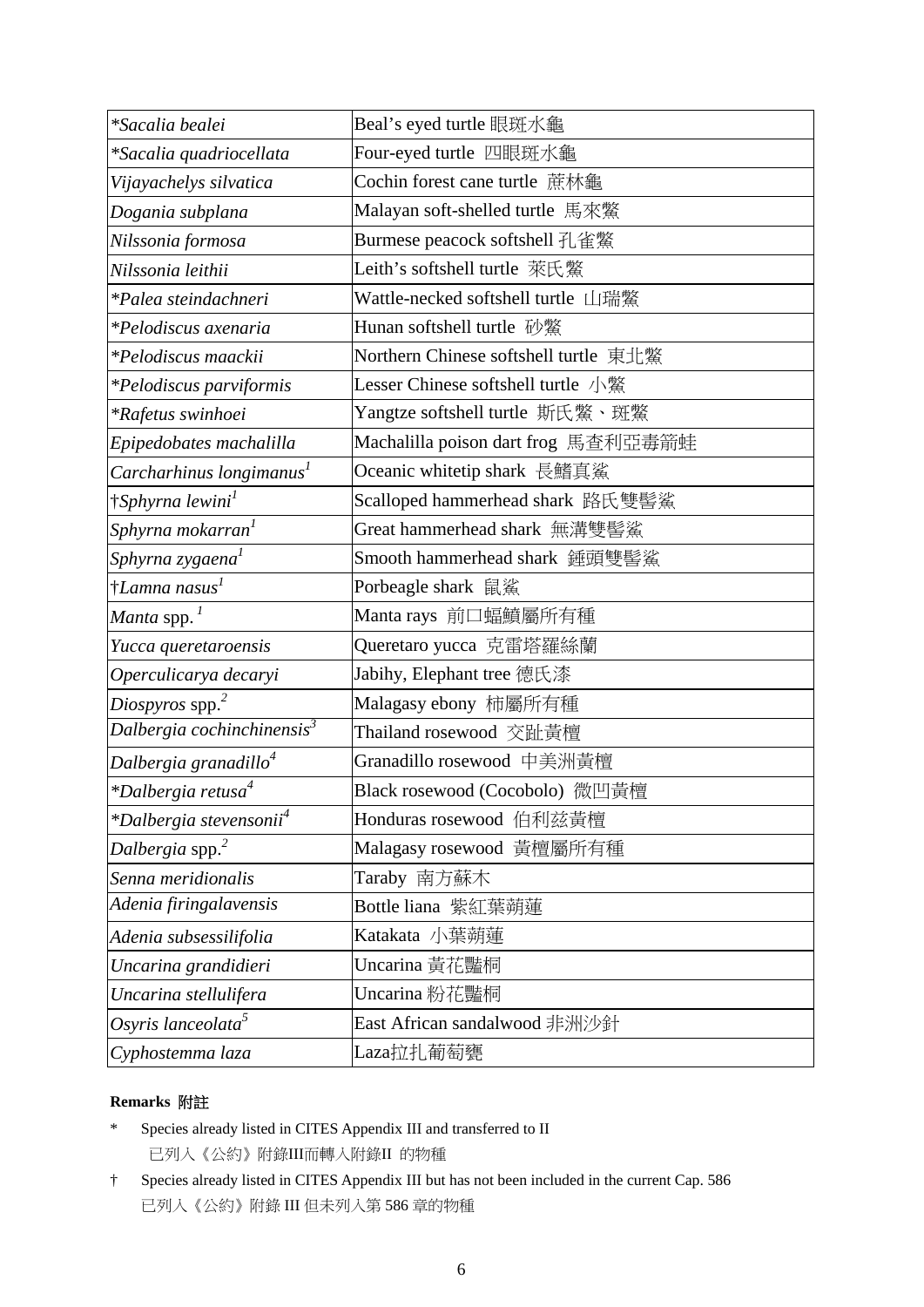- 1. Entry into effect of the inclusion in Appendix II delayed by 18 months, i.e. until 14 September 2014. 列入附錄II生效日期延遲18個月,直至2014年9月14日。
- 2. Populations of Madagascar, logs, sawn wood and veneer sheets. 馬達加斯加種群,指定原木、鋸材和面板。
- 3. Logs, sawn wood and veneer sheets. 指定原木、鋸木及面板。
- 4. Logs, sawn wood, veneer sheets and plywood. 指定原木、鋸木、面板及膠合板。
- 5. Populations of Burundi, Ethiopia, Kenya, Rwanda, Uganda and the United Republic of Tanzania. All parts and derivatives except: 布隆迪、埃塞俄比亞、肯尼亞、盧旺達、烏干達及坦桑尼亞聯合共和國種群。指定所有部分和衍生 物,但下述項目除外:

(a) seeds and pollen; and 種子及花粉;及

(b) finished products packaged and ready for retail trade. 經包裝並隨時可供零售貿易的製成品。

| <b>F. Amendments to Annotations 註釋修訂</b> |                                            |                                                                               |
|------------------------------------------|--------------------------------------------|-------------------------------------------------------------------------------|
| <b>Species 物種</b>                        | <b>Common Name (for</b><br>reference only) | <b>Amendments (The English version</b><br>shall prevail)                      |
|                                          | 俗稱 (只供參考)                                  | 修訂(以英文為準)                                                                     |
|                                          |                                            |                                                                               |
| Chelodina mccordi                        | Roti snake-necked turtle                   | Addition of the annotation "zero export<br>quota for specimens from the wild" |
|                                          | 麥氏長頸龜                                      | 新增註釋"來自野外的標本,出口限額為                                                            |
|                                          |                                            | 零"                                                                            |
| <b>Batagur</b> borneoensis               | Painted batagur                            | Addition of the annotation "zero quota for                                    |
|                                          | 鹹水龜                                        | wild specimens for commercial purposes"                                       |
| Batagur trivittata                       | Burmese roofed turtle                      | 新增註釋"作商業目的的野生標本,限額                                                            |
|                                          | 緬甸潮龜                                       | 為零"                                                                           |
| Cuora aurocapitata                       | Golden-headed box                          |                                                                               |
|                                          | turtle                                     |                                                                               |
|                                          | 金頭閉殼龜                                      |                                                                               |
| Cuora flavomarginata                     | Yellow-margined box                        |                                                                               |
|                                          | turtle                                     |                                                                               |
|                                          | 黃緣閉殼龜                                      |                                                                               |
| Cuora galbinifrons                       | Indochinese box turtle                     |                                                                               |
|                                          | 黃額閉殼龜                                      |                                                                               |
| Cuora mccordi                            | McCord's box turtle                        |                                                                               |
|                                          | 百色閉殼龜                                      |                                                                               |
| Cuora mouhotii                           | Keeled box turtle                          |                                                                               |
|                                          | 鋸緣閉殼龜                                      |                                                                               |
| Cuora pani                               | Pan's box turtle                           |                                                                               |
|                                          | 潘氏閉殼龜                                      |                                                                               |
| Cuora trifasciata                        | Chinese three-striped                      |                                                                               |
|                                          | box turtle                                 |                                                                               |
|                                          | 三線閉殼龜、金錢龜                                  |                                                                               |
| Cuora yunnanensis                        | Yunnan box turtle                          |                                                                               |
|                                          | 雲南閉殼龜                                      |                                                                               |
|                                          |                                            |                                                                               |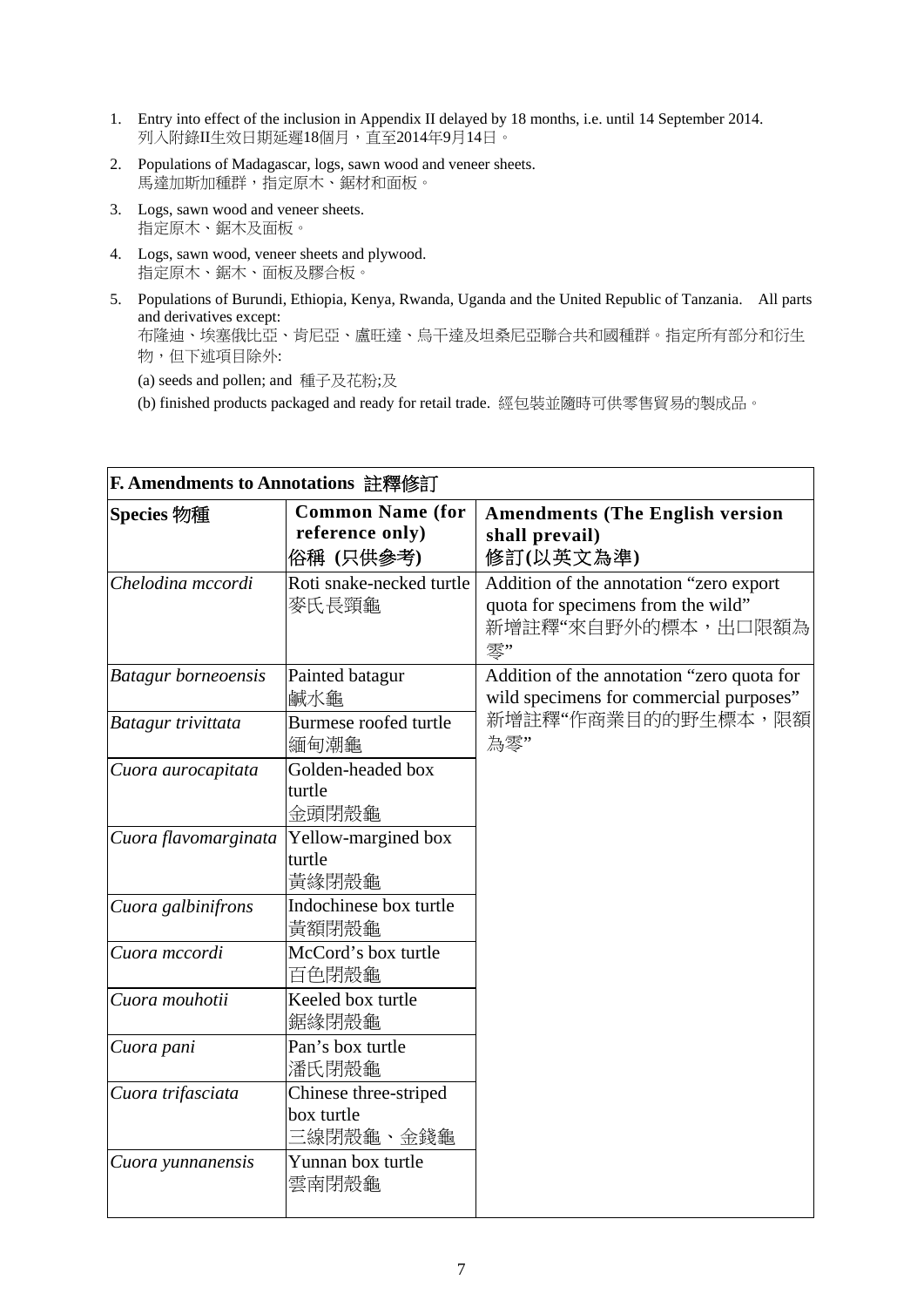| Cuora zhoui                              | Zhou's box turtle<br>周氏閉殻龜                |                                                                                                                                                                                                                                                                                                                                                                                                                                                                                                                                                                    |
|------------------------------------------|-------------------------------------------|--------------------------------------------------------------------------------------------------------------------------------------------------------------------------------------------------------------------------------------------------------------------------------------------------------------------------------------------------------------------------------------------------------------------------------------------------------------------------------------------------------------------------------------------------------------------|
| Heosemys annandalii                      | Yellow-headed temple<br>turtle<br>廟龜      |                                                                                                                                                                                                                                                                                                                                                                                                                                                                                                                                                                    |
| Heosemys depressa                        | Arakan forest turtle<br>扁東方龜              |                                                                                                                                                                                                                                                                                                                                                                                                                                                                                                                                                                    |
| Mauremys annamensis Annam leaf turtle    | 安南龜                                       |                                                                                                                                                                                                                                                                                                                                                                                                                                                                                                                                                                    |
| Orlitia borneensis                       | Malayan giant turtle<br>巨龜                |                                                                                                                                                                                                                                                                                                                                                                                                                                                                                                                                                                    |
| Hoodia spp.                              | 火地亞屬所有種                                   | Amendment of the existing annotation #9<br>related to <i>Hoodia</i> spp. to read as follows:<br>修訂對火地亞屬的註釋#9如下:<br>All parts and derivatives except those<br>bearing a label:<br>指定所有部分和衍生物,但附有以下標<br>籤者除外:<br>"Produced from Hoodia spp. material<br>obtained through controlled harvesting and<br>production under the<br>of<br>terms<br>an<br>with the relevant<br><b>CITES</b><br>agreement<br>Management Authority of [Botswana under<br>agreement No. BW/xxxxxx] [Namibia<br>under agreement No. NA/xxxxxx] [South<br>Africa under agreement No. ZA/xxxxxx]" |
| Panax ginseng and<br>Panax quinquefolius | Ginseng and American<br>ginseng<br>人參及西洋參 | Amendment of the existing annotation #3<br>related to Panax ginseng and Panax<br>quinquefolius to read as follows:<br>"Designates whole and sliced roots and<br>parts of roots, excluding manufactured<br>parts or derivatives such as powders, pills,<br>extracts, tonics, teas and confectionery."<br>修訂對人參及西洋參的註釋#3 如下:<br>"指定根的整體、切片和部分,不包括經<br>加工的部分或衍生物(例如粉末、藥片、<br>萃取物、滋補品、茶類飲品及糕點製<br>品)。"                                                                                                                                                                 |
| Aniba rosaeodora                         | Brazilian rosewood<br>玫香木                 | Amendment of the existing annotation #12<br>related to Aniba rosaeodora to read as<br>follows:<br>"Logs, sawn wood, veneer sheets, plywood<br>Finished<br>products<br>and<br>extracts.<br>containing such extracts as ingredients,<br>including fragrances, are not considered to<br>be covered by this annotation".                                                                                                                                                                                                                                               |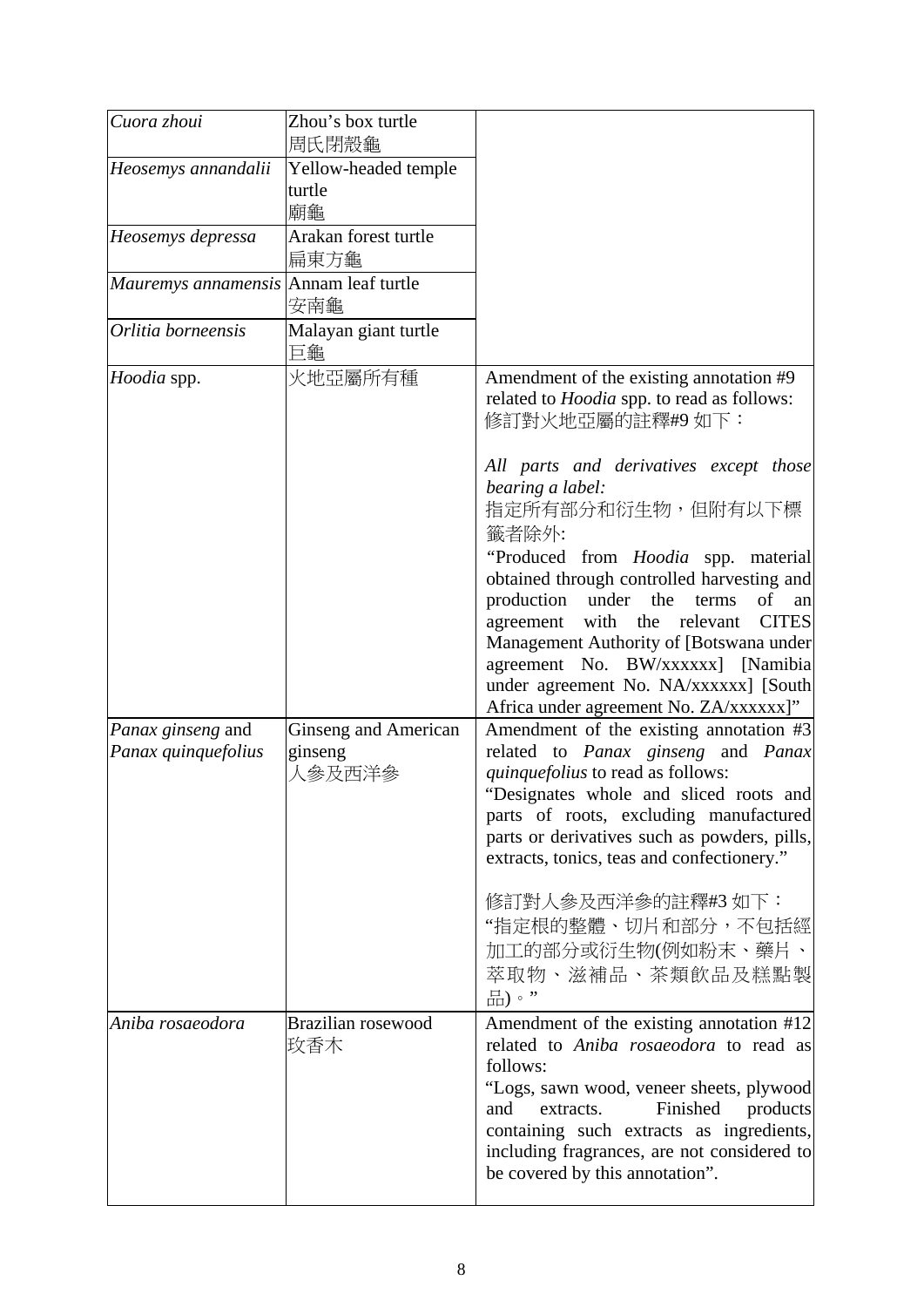|                    |           | 修訂註釋#12為:                                        |
|--------------------|-----------|--------------------------------------------------|
|                    |           | "原木、鋸材、面板、膠合板及萃取物。                               |
|                    |           | 含該等萃取物作為原料的製成品(包括香                               |
|                    |           | 劑),不視為受本註釋所涵蓋"。                                  |
| Aquilaria spp. and | Agarwood  | Amendment of the existing annotation #4          |
| Gyrinops spp.      | 沉香及擬沉香所有種 | related to Aquilaria spp. and Gyrinops spp.      |
|                    |           | to read as follows:                              |
|                    |           | All parts and derivatives, except:               |
|                    |           | a) seeds and pollen;                             |
|                    |           | b) seedling or tissue cultures obtained in       |
|                    |           | vitro, in solid or liquid<br>media,              |
|                    |           | transported in sterile containers;<br>c) fruits; |
|                    |           | d) leaves;                                       |
|                    |           | e) exhausted agarwood powder, including          |
|                    |           | compressed powder in all shapes;                 |
|                    |           | f) finished products packaged and ready          |
|                    |           | for retail trade, this exemption does not        |
|                    |           | apply to beads, prayer beads<br>and              |
|                    |           | carvings.                                        |
|                    |           | 修訂註釋#4 對沉香及擬沉香所有種如                               |
|                    |           | $\top$ :                                         |
|                    |           | 所有部分和衍生物,但下述項目除外 –                               |
|                    |           | (a) 種子及花粉;                                       |
|                    |           | (b) 源於體外培養、置於固體或液體培                              |
|                    |           | 養基中、以經消毒容器運輸的幼苗                                  |
|                    |           | 或組織培養物;                                          |
|                    |           | (c) 果實;                                          |
|                    |           | (d) 葉片;                                          |
|                    |           | (e) 經提取後的沉香或擬沉香粉末, 包                             |
|                    |           | 括所有形態的壓縮粉末;                                      |
|                    |           | (f) 經包裝並隨時可供零售貿易的製成                              |
|                    |           | 品(不包括木珠、念珠及雕刻品)。                                 |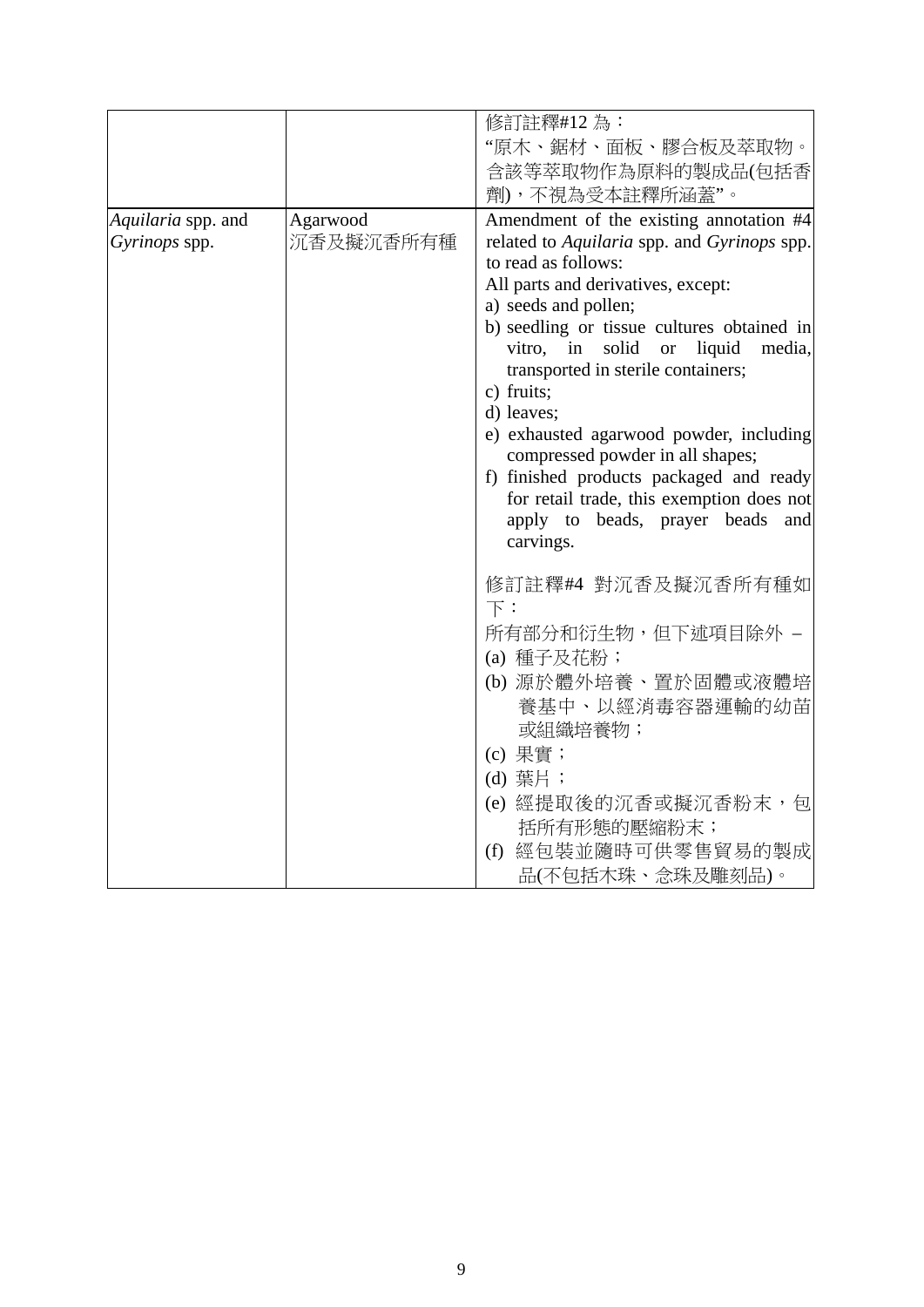# **Amendments to Appendix III of CITES which require amendments to Cap.586**  需要修訂第 **586** 章的《公約》附錄 **III** 的修訂**<sup>5</sup>**

| A. Inclusion in Appendix III 列入附錄 III       |                     |                                     |  |
|---------------------------------------------|---------------------|-------------------------------------|--|
| FAUNA 動物                                    |                     |                                     |  |
| Taxon<br>分類單元                               | Proponent(s)<br>提議國 | <b>CITES Notification</b><br>《公約》通知 |  |
| Class: Amphibia                             | China               | 2013/010                            |  |
| Family: Hynobiidae                          | 中國                  |                                     |  |
| Species: Hynobius amjiensis                 |                     |                                     |  |
| 綱: 兩棲綱                                      |                     |                                     |  |
| 科: 小鯢科                                      |                     |                                     |  |
| 種: 安吉小鯢                                     | The United States   | 2012/002                            |  |
| Class: Amphibia<br>Family: Cryptobranchidae | of America          |                                     |  |
| Species:                                    | 美國                  |                                     |  |
| Cryptobranchus alleganiensis                |                     |                                     |  |
| 綱: 兩棲綱                                      |                     |                                     |  |
| 科:隱鰓鯢科                                      |                     |                                     |  |
| 種: 美洲大鯢                                     |                     |                                     |  |
| Class: Mammalia                             | Pakistan            | 2014/014                            |  |
| Family: Bovidae                             | 巴基斯坦                |                                     |  |
| 綱: 哺乳綱                                      |                     |                                     |  |
| 科:牛科                                        |                     |                                     |  |
| Species: Antilope cervicapra                |                     |                                     |  |
| 種: 印度羚                                      |                     |                                     |  |
| Species: Boselaphus tragocamelus            |                     |                                     |  |
| 種: 藍牛羚                                      |                     |                                     |  |
| Species: Capra hircus aegagrus              |                     |                                     |  |
| 種: 野山羊                                      |                     |                                     |  |
| Species: Capra sibirica                     |                     |                                     |  |
| 種: 西伯利亞北山羊                                  |                     |                                     |  |
| Species: Gazella bennettii                  |                     |                                     |  |
| 種: 印度瞪羚                                     |                     |                                     |  |
| Species: Pseudois nayaur                    |                     |                                     |  |
| 種:岩羊                                        |                     |                                     |  |

# <sup>5</sup> **Remarks** 附註

1

<sup>#</sup> All species names and annotations and footnotes therein are for reference only, and shall be subject to the final version as shown in the legislation tabled at LegCo.

所有物種名稱、註釋和註腳謹供參考,以最後提交立法會法例的版本為準。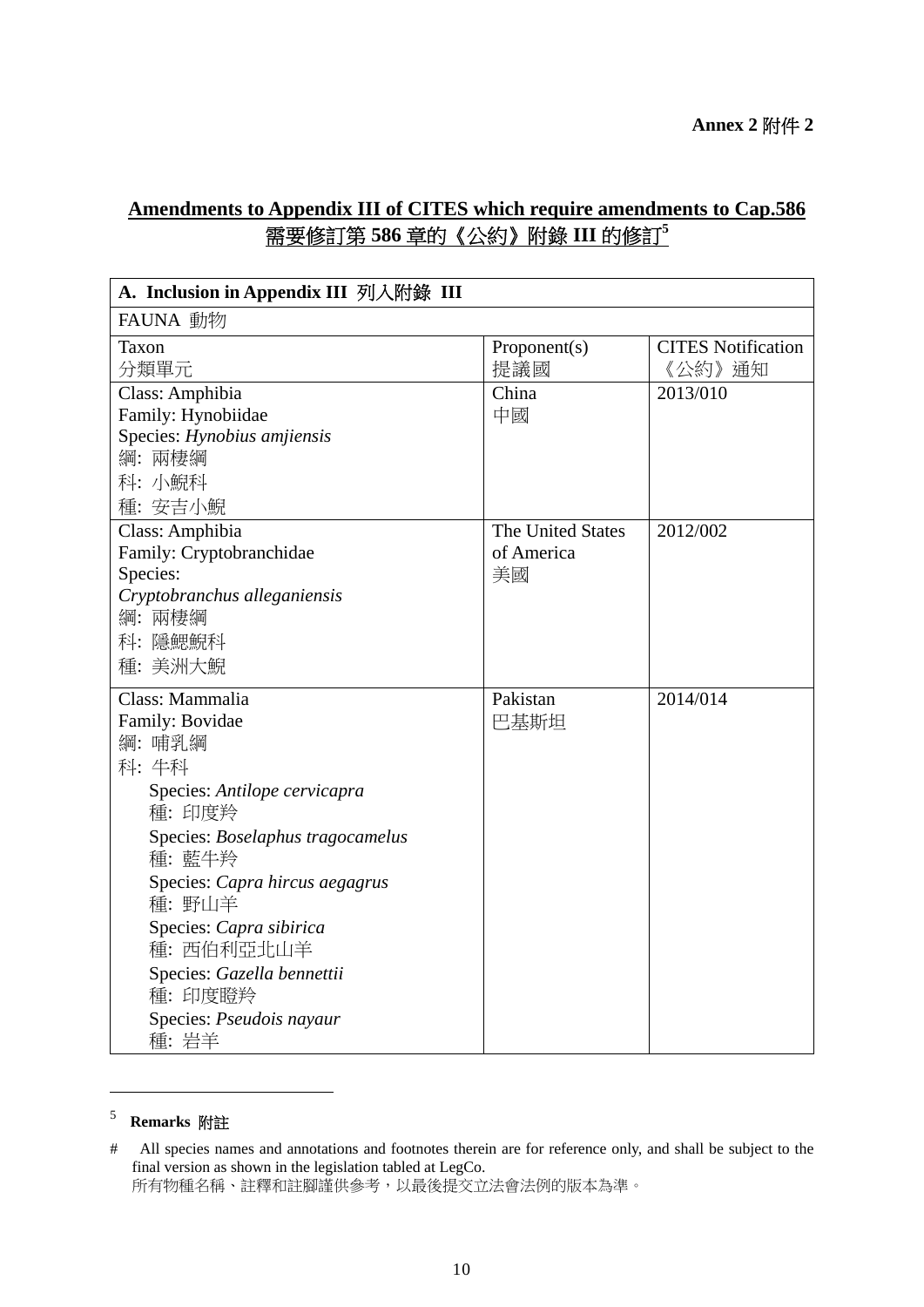| Class: Mammalia                                | Pakistan                  | 2014/014 |
|------------------------------------------------|---------------------------|----------|
| Family: Cervidae                               | 巴基斯坦                      |          |
| Species: Axis porcinus                         |                           |          |
| (except the subspecies included in Appendix I) |                           |          |
| 綱: 哺乳綱                                         |                           |          |
| 科: 鹿科                                          |                           |          |
| 種:豚鹿                                           |                           |          |
| (附錄I所列的亞種除外>                                   |                           |          |
| Class: Mammalia                                | Pakistan                  | 2014/014 |
| Family: Herpestidae                            | 巴基斯坦                      |          |
| 綱: 哺乳綱                                         |                           |          |
| 科: 獴科                                          |                           |          |
| Species: Herpestes edwardsi                    |                           |          |
| 種:灰獴                                           |                           |          |
| Species: Herpestes javanicus                   |                           |          |
| 種: 紅頰獴                                         |                           |          |
| Class: Mammalia                                | Pakistan                  | 2014/014 |
| Family: Hyaenidae                              | 巴基斯坦                      |          |
| Species: Hyaena hyaena                         |                           |          |
| 綱: 哺乳綱                                         |                           |          |
| 科: 鬣狗科                                         |                           |          |
| 種: 條紋鬣狗                                        |                           |          |
| <b>Class: Aves</b>                             | Pakistan                  | 2014/014 |
| Family: Phasianidae                            | 巴基斯坦                      |          |
| 綱: 鳥綱                                          |                           |          |
| 科: 雉科                                          |                           |          |
| Species: Lophura leucomelanos<br>種:黑鷴          |                           |          |
| Species: Pavo cristatus                        |                           |          |
| 種: 藍孔雀                                         |                           |          |
| Species: Pucrasia macrolopha                   |                           |          |
| 種: 勺雞                                          |                           |          |
| FLORA 植物                                       |                           |          |
| Family: Leguminosae                            | Panama                    | 2011/039 |
| Species :                                      | 巴拿馬                       |          |
| Dalbergia darienensis $^{\#2}$                 |                           |          |
| <i>(population of Panama)</i><br>科:豆科          |                           |          |
| 種: 達連黃檀 $^{\#2}$                               |                           |          |
| (巴拿馬種群)                                        |                           |          |
| Family: Leguminosae                            | Nicaragua                 | 2014/014 |
| Species:                                       | 尼加拉瓜                      |          |
| Dalbergia tucurensis <sup>#6</sup>             |                           |          |
| 科: 豆科                                          |                           |          |
| 種:危地馬拉黃檀"                                      |                           |          |
| Family: Fagaceae                               | <b>Russian Federation</b> | 2014/014 |
| Species:                                       | 俄羅斯聯邦                     |          |
| Quercus mongolica <sup>#5</sup>                |                           |          |